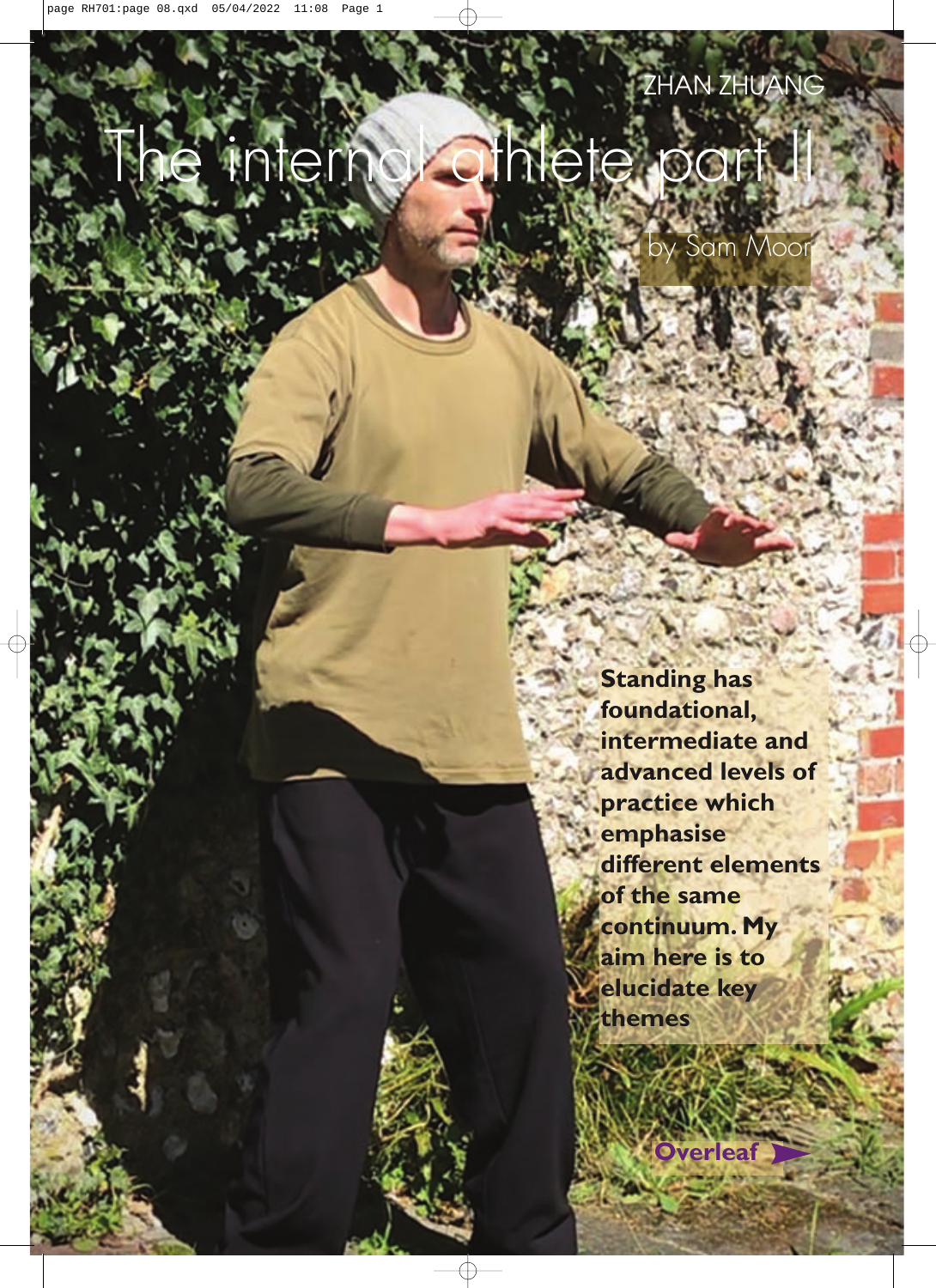There are a wide variety of postures and an array of fascinating kinaesthetic tools that train the neuromuscular system in a unique way and, just like seated meditation, it is efficacious in building highly desirable brain plasticity. Postures range from a simple neutral stance to more physically demanding positions and even to postures on one leg.

## Bio mechanics

Training seeks to build a real familiarity with, and visceral knowledge of, the raw materials of our own body and mind: all the postures we utilise should move us toward optimum biomechanics, present moment awareness and ease as our default settings for how we move and operate in the world.

*We want to 'balance' our skeleton 3-dimensionally within the fluid and elastic elements of our fascial fabric and form a favourable long-term relationship with gravity*

We do not want to force ourselves to blindly stand for as long as possible, nor disappear into a trance or think about special things. The aim is to develop a balanced physiocognitive state of relaxation and non-distraction.

To sustain even a simple body-shape in a balanced way for a period can be surprisingly taxing and educational; any lack of whole-body integration is likely to become evident. Elements which do not exhibit sufficient structural support, appropriate tensional balance and functional connection will rapidly make themselves known, although this is something we are unlikely to notice until we try it for ourselves. Regular tactile cues and guidance from an experienced teacher are invaluable in moving us in a favourable direction because our usual body-mind habits are thoroughly ingrained.

## Three dimensions

However, it is difficult for many people to comprehend that when we train in standing we do not want to hold ourselves in a fixed position using either overt control or brute force. Instead, we want to experience how our skeleton balances three-dimensionally within the viscoelastic elements of the fascial fabric in which it floats and learn how to optimise this process. There is a fluid omnidirectional stability that we want to uncover and develop which can provide an incredibly useful basis for human movement and function. As well as building many vital aspects of one's own body-knowledge, doing so allows us to form a favourable long-term relationship with gravity rather than continuing our usual futile fight against it.

The training process instigates as much letting go of that which is excessive as it does build up that which is deficient. If you have spent a lot of time stretching, for example, instead of operating as a well-connected elastic unit your body may exhibit the phenomena of being like separate bits pulled apart – far too loose in terms of useful, sustainable body connection and tensional balance. On



the other hand, if you have engaged with a lot of strength training your body may be far too tight and this too will have its due restrictions and compensations.

While these are simplistic examples every person

*"It is hard to convey to intellectuals the intellectual superiority of experience"*

# *Nassim Taleb*

exhibits various combinations of such qualities.We all have bits that are too loose, too tight, too strong, too weak, move too much or not enough and yet it all works together, for better or worse. It is the working relationship, balance and integration of the whole that we want to come to know; to uncover and improve our own body-knowledge for ourselves from ourselves.

This presents an impossible task to realise intellectually and a difficult one to actualise via the complexities of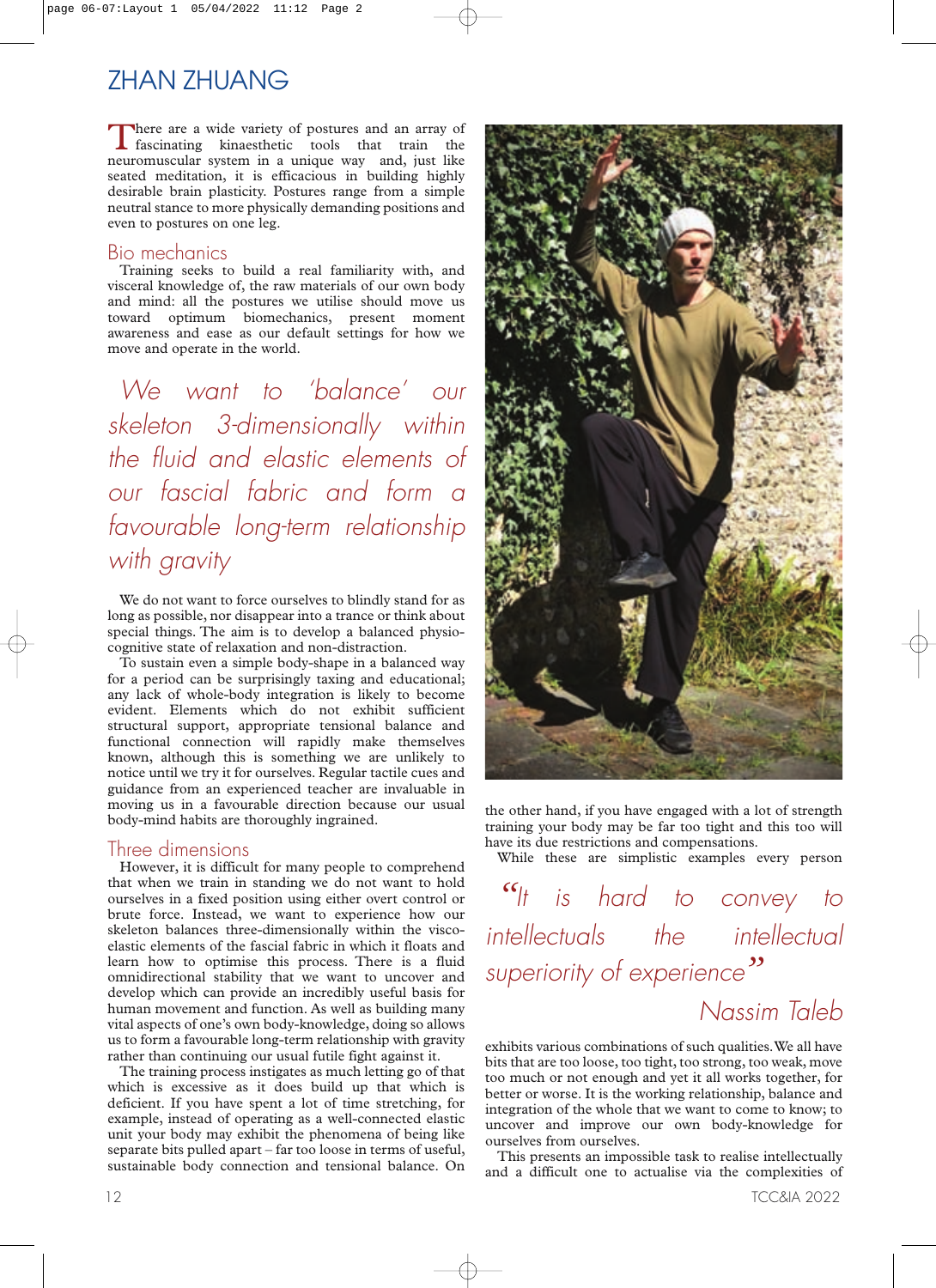movement alone but standing offers a chance for us to do so because it of its simplicity.

### Freeze frame

Comparing this to to watching a film, a freeze-frame allows many more details to come to light; you lose the narrative and in doing so you get to see things as they are at that point in time. With the act of deliberate motion taken out of the equation, standing meditation comprises an experiential movement-snapshot and an opportunity to get to grips with the usual distractions of our own internal narrative. An over stimulated and distracted mind is like a wobbly low-definition camera, it is impossible to get a clear picture of what's what:

*You are looking out over a large, beautiful lake. It is a stormy day and the surface of the water is being whipped by the wind and the rain to form an endless stream of indistinguishable waves, shapes and patterns. After steadily surveying the scene for a time the storm gradually allays – the surface of the lake begins to settle. Watching quietly and patiently you start to notice how each waning drop of rain and gust of wind distinctly pattern and affect the water. Eventually the storm subsides completely; tranquillity transpires, the lake becomes motionless and clear. To your immense curiosity you can see through the surface and all the way to the lakebed – the fascinating*

*A body unbound from tension is at liberty to respond to gravity with 'free' support from the ground upwards; to effortlessly inflate in all directions with fluid stability and elastic movement potential*

#### *topography of an underwater world presents itself.*

The wind and rain equate to the incessant patterning of a busy mind upon our experience, it masks our ability to see beyond the surface.Via multiple tools implicit in good standing practice we can, over time, gradually lower our base rate of stimulation/distraction and perceive fundamental aspects and qualities of our own body and mind more clearly.

## The gravitas of gravity

A simple way of looking at standing can be as the experiential study of gravity – our body is the subject and one's mind needs to be calm and stable in order to observe the results objectively. Let us imagine that, for a fish who spends her whole life in water, the very sensation of being immersed is so continuous that it would hardly be noticed. I do not know what the experience of a fish is like, but I do know that the persistent force of gravity is something we do not usually notice. Despite this, gravity is one of the most significant players in how the human body is organised and how we move. A fun example: when you jump into a swimming pool one immediately feels the whole body enveloped and supported by water – the sense of freedom is quite liberating. However, when you clamber out again you probably don't stand there and remark: "Ah g ravity my old friend, how supportive!" But you could…

Standing is an excellent tool for traversing an

experiential path toward making gravity our friend by creating an optimum tensional balance across the entire fascial network of the body. One skill vital to this process is the release of unnecessary tension at progressively deeper levels. Releasing that which impedes the body from effortlessly supporting itself re-familiarises us with how we can deal with gravity in an optimal way and incurs significant gains in body awareness, postural stability and motor control. Furthermore, it facilitates considerable allround health benefits.

#### Letting go

This act of letting go can be counter-intuitive but poses a rewarding challenge, for don't we all spend an inordinate amount of effort holding on to things? A tense body is a blunt and unfeeling instrument, extremely uneconomical and highly prone to injury and illness. While we neither want a body that is over-stretched or a floppy mess there is an intelligent middle way between the two extremes. Unfortunately, we do not know any better until we do and that means to continually accrue a wider experiential or 'felt' frame of reference.

## Developing the release signal

If you clench your hand into a fist and hold it tight for a while you can see that the colour changes as the fluids are squeezed out from the tissues. After some time you may feel that the tension also manifests in the arm and shoulder and eventually other places too. If you persist for long enough you will start to lose the feeling in your fist completely, for along with the flow of fluids, your neural